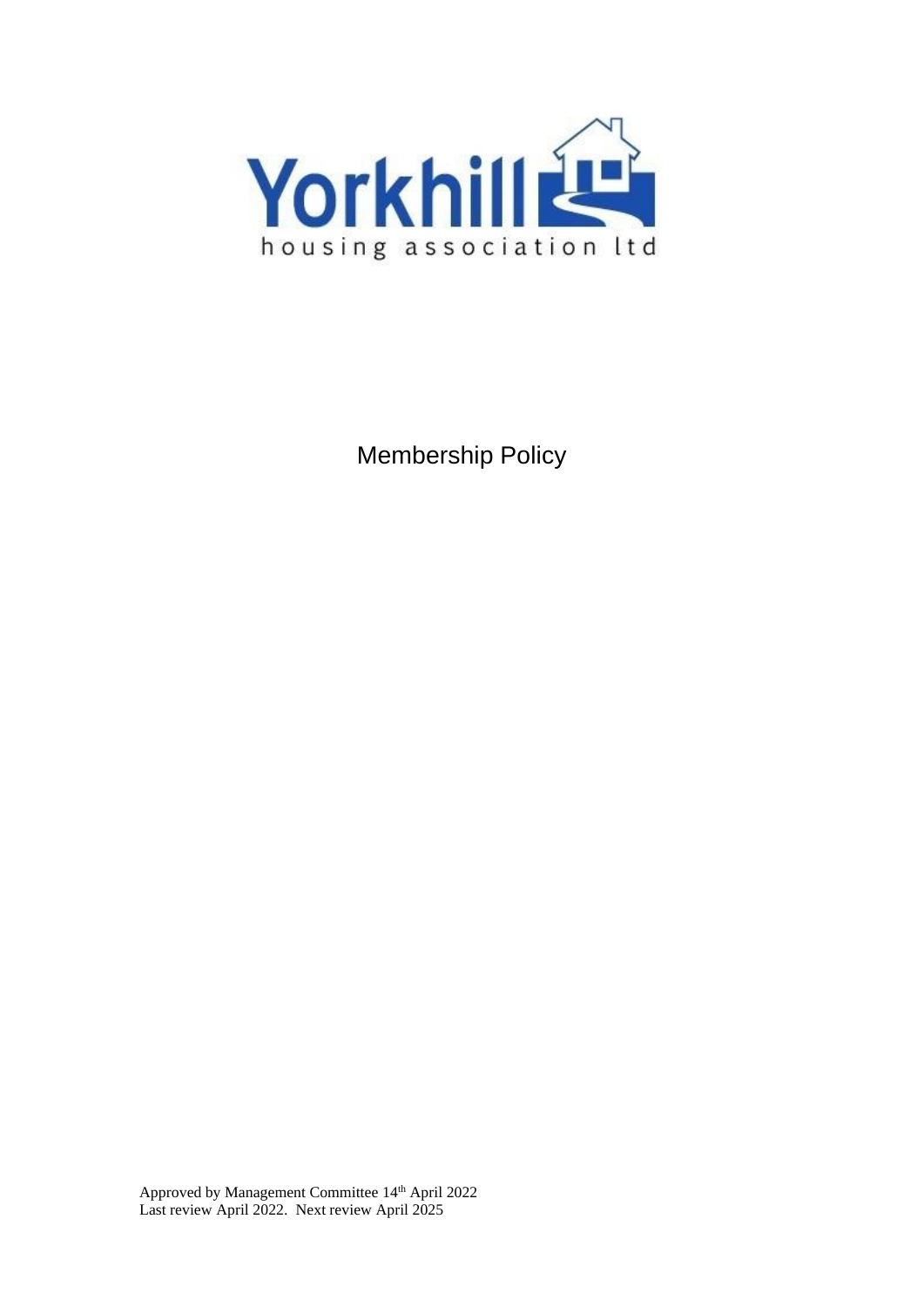#### **Policy Objectives**

- To ensure compliance with the Association's formal constitution: SFHA Charitable Model Rules (Scotland) 2020
- To seek appropriate representation from the organisation's customer base
- To promote and implement the Association's commitment to local control and accountability
- To ensure compliance with the Scottish Housing Regulator's Constitutional Requirements for Registered Social Landlords

#### **Risk Management**

This policy reflects the Management Committee's strategies to reduce or minimise the following risks:

- A governing body that does not include representation from local residents
- The possibility of a membership that is not community based
- Approval of membership applications that are not in the interests of the organisation

The Management Committee will monitor the administration of the policy in accordance with its governance responsibilities.

#### **1 Constitutional Requirements**

The Association is registered with the following regulatory bodies:

| <b>Scottish Housing Regulator</b>             | 10263    |
|-----------------------------------------------|----------|
| <b>Financial Conduct Authority</b>            | 2302RS   |
| Scottish Government Register of Factors       | PF000220 |
| <b>Office of Scottish Charities Regulator</b> | SC040346 |

Since September 2020, the Association has operated within the provisions of the *SFHA Charitable Model Rules (Scotland) 2020* Compliance with these Rules is a statutory requirement for YHA. This policy reflects these legal obligations and where appropriate, notes specific references to the Rules.

- **1.1** A copy of the Rules will be provided to any person on request within two working days. Normally such copies will be free of charge unless a copy has been provided within the six months period prior to the request. In these circumstances, a charge of £1 will be levied to cover copying costs.
- **1.2** The Association requires to hold a register of shareholders which will comprise the organisation's membership. The names of all members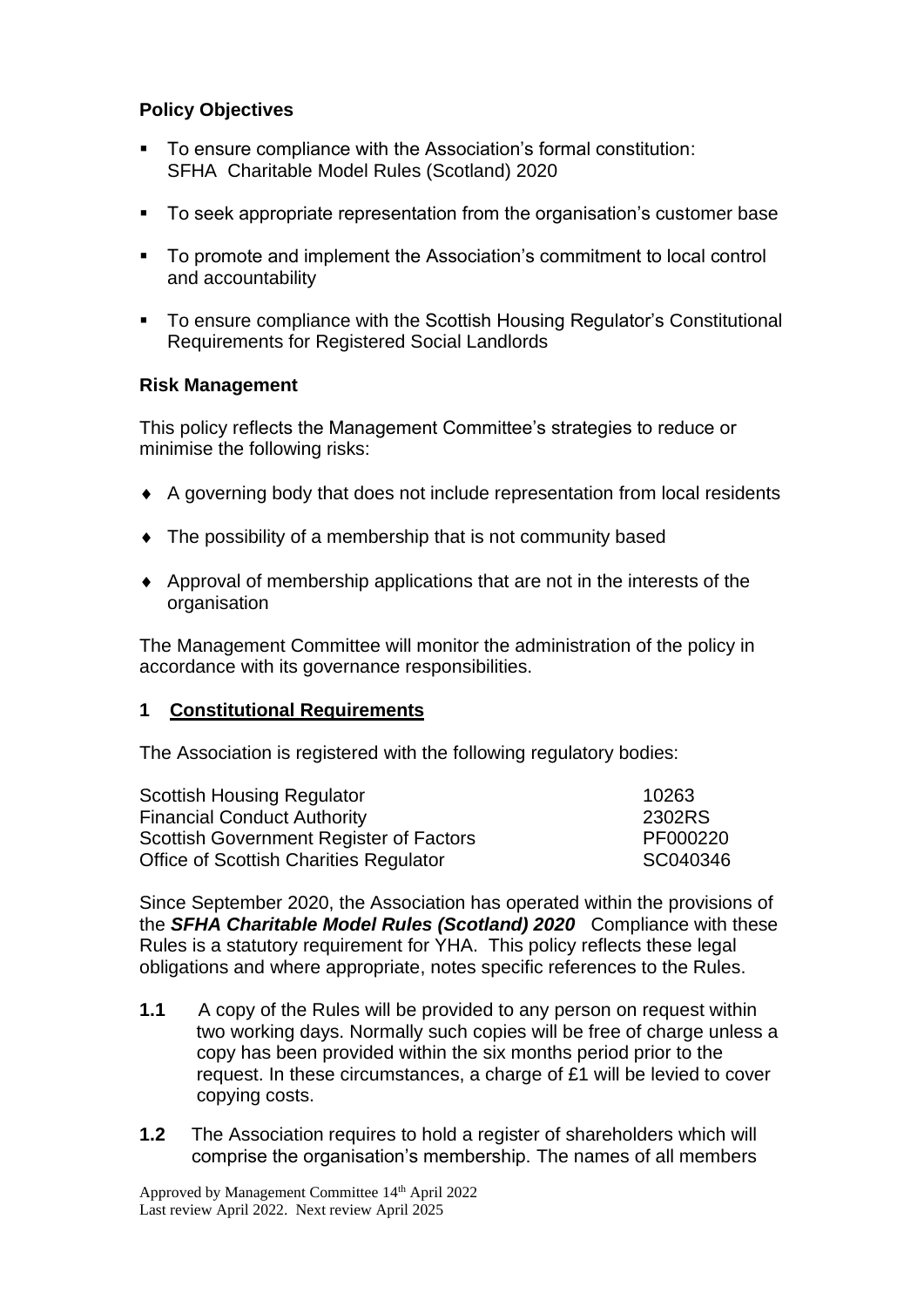are available to the public through the Association's office.

- **1.3** No member shall hold more than one share in the Association **(Rule 9 )**
- **1.4** All membership applications will be considered for approval by the Association's Management Committee **(Rules 7.1 and 7.2 )**
- **1.5** The minimum age for all categories of membership is sixteen **(Rule 8 )**
- **1.6** The cost of membership is one pound **(Rule 7.2 )**
- **1.7** Each member's share value is for one pound. The share value remains the property of the Association even after cancellation or withdrawal of membership unless you have provided us with a nomination request to have your £1 share transferred in the event of your death. **(Rules 16, 17.1 and 17.2)**
- **1.8** Shares shall carry no right to interest, dividend or bonus and shall not be held jointly. **(Rules 13 and 14 )**

## **2. The Association's Area of Operation**

The Association's area of operation is not restricted by the current rule model thus providing scope for an extension of the organisation's business activities in the future.

For the purposes of this policy, local membership will be drawn from the former Yorkhill Local Plan Area. As a guide, the undernoted boundaries will be used:

- Partick Bridge
- Finnieston Cross
- River Clyde
- Argyle Street / Sauchiehall Street

## **3. Membership Eligibility**

Following consultation with the membership and in accordance with current Rules, the Management Committee has approved the following categories of members:

#### **3.1 Local Residents**

A local resident is any adult over the age of sixteen whose permanent home is within the Yorkhill area as described in the previous section.

The majority of applicants within this category will receive automatic approval. Clause 3.4 of this policy sets out the circumstances where applications from local residents may not be approved.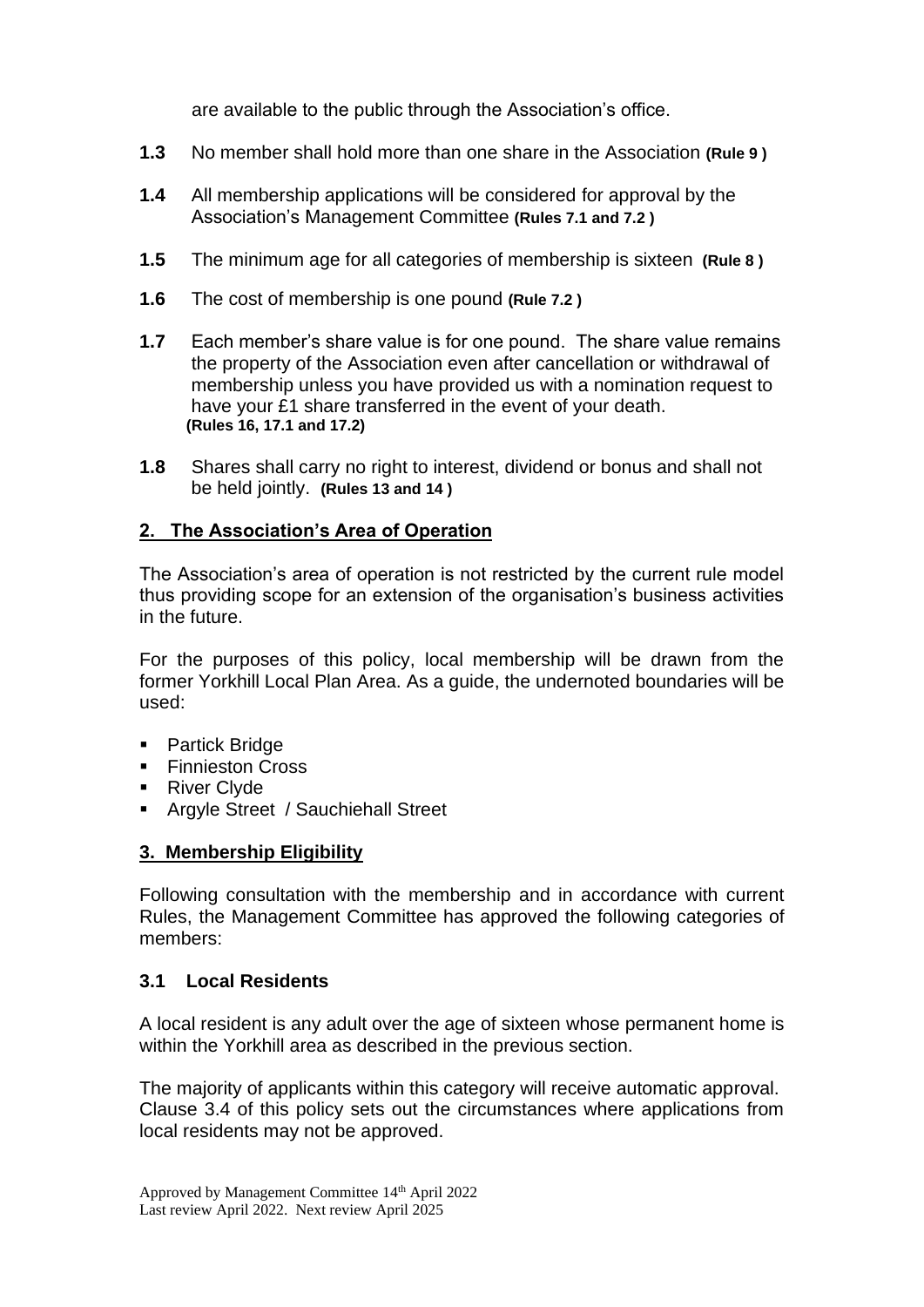## **3.2 Other Applicants**

The Management Committee is aware that from time to time, the Association may benefit from the skills, expertise or knowledge of individuals who fall outwith the categories defined above.

Applicants within this category will require to provide appropriate references and may be required to attend an interview with Office Bearers and/or Chief Executive as decided by the Management Committee.

The Management Committee will agree on appropriate criteria to be considered and will approve a recruitment procedure.

The Chief Executive has delegated authority to make recommendations to the governing body in respect of such applications.

## **3.3 Management Committee Approval**

In accordance with the Association's Rules, the Management Committee must formally consider all applications for membership. Decisions on approval or refusal are made within the parameters set out in this policy and are final.

Clauses 3.1 – 3.2 above provide information on the operating framework for membership eligibility and approval. However, applicants within these categories may be refused membership if:

- The Committee considers membership would be contrary to the Association's Rules or policies
- Where a conflict of interest may exist which, even allowing for a disclosure of such an interest, may adversely affect the work of the Association.
- Where the Committee considers that accepting the application would not be in the best interests of the Association.

## **4. Applying for Membership**

The cost of membership for all categories is £1. All approved applicants will be issued with a share certificate which is non transferable.

Membership of the Association is valid for the lifetime of the member within the provisions of the rules as long as the person resides within the prescribed locality or is a serving member of the governing body.

Absences from home for work or holiday purposes are disregarded.

Approved by Management Committee 14<sup>th</sup> April 2022 Last review April 2022. Next review April 2025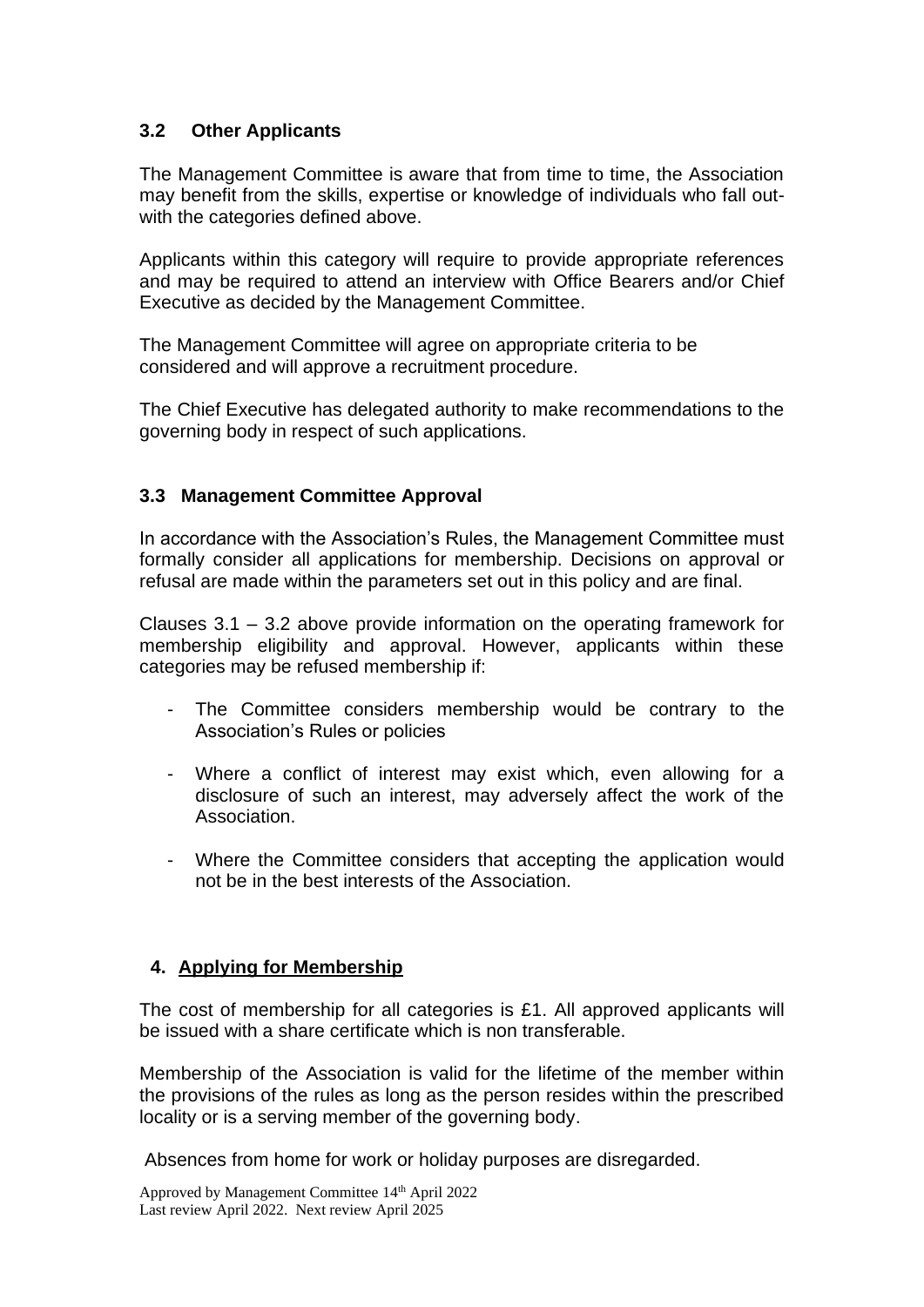Membership application forms are available from the Association's office during normal business hours or may be downloaded from the website.

Completed forms should be returned to the Association in hard copy with the fee of £1.

Applications will be considered by the Management Committee at the first appropriate meeting following receipt of the application. No applications will be considered for approval or approved during the fourteen day period prior to the Annual General Meeting or any Special General Meeting. **(Rule 7.3)**

Local residents will almost always be granted automatic approval for membership. If there are exceptional circumstances prevailing which prevent such approval, a full explanation will be provided in writing to the applicant and recorded in the minute of the meeting.

All other categories of membership will be considered in accordance with the Association's business needs and objectives. All relevant information exchanged in the decision making process will be recorded in the minute of the meeting and applicants will be notified of the Management Committee's decision in writing within fourteen working days.

#### **5. Share Cancellations**

Shares will be cancelled when:

- A local member moves away from the area and is no longer involved with the Association
- A non-resident member ceases to serve on the Management Committee if such was the reason for their membership
- A member dies

Cancellations will be reported to the Management Committee and recorded in the minutes of the meeting prior to the appropriate adjustment to the share registers.

Following cancellation of a membership, the share remains the property of the Association. Share certificates physically remain within the register but are inactive. Details of the cancellation are clearly recorded on the manual and electronic registers.

The Management Committee may cancel a share if the member has failed to attend five consecutive AGMs without submitting apologies or providing proxy votes **(Rule 11.1.3)**